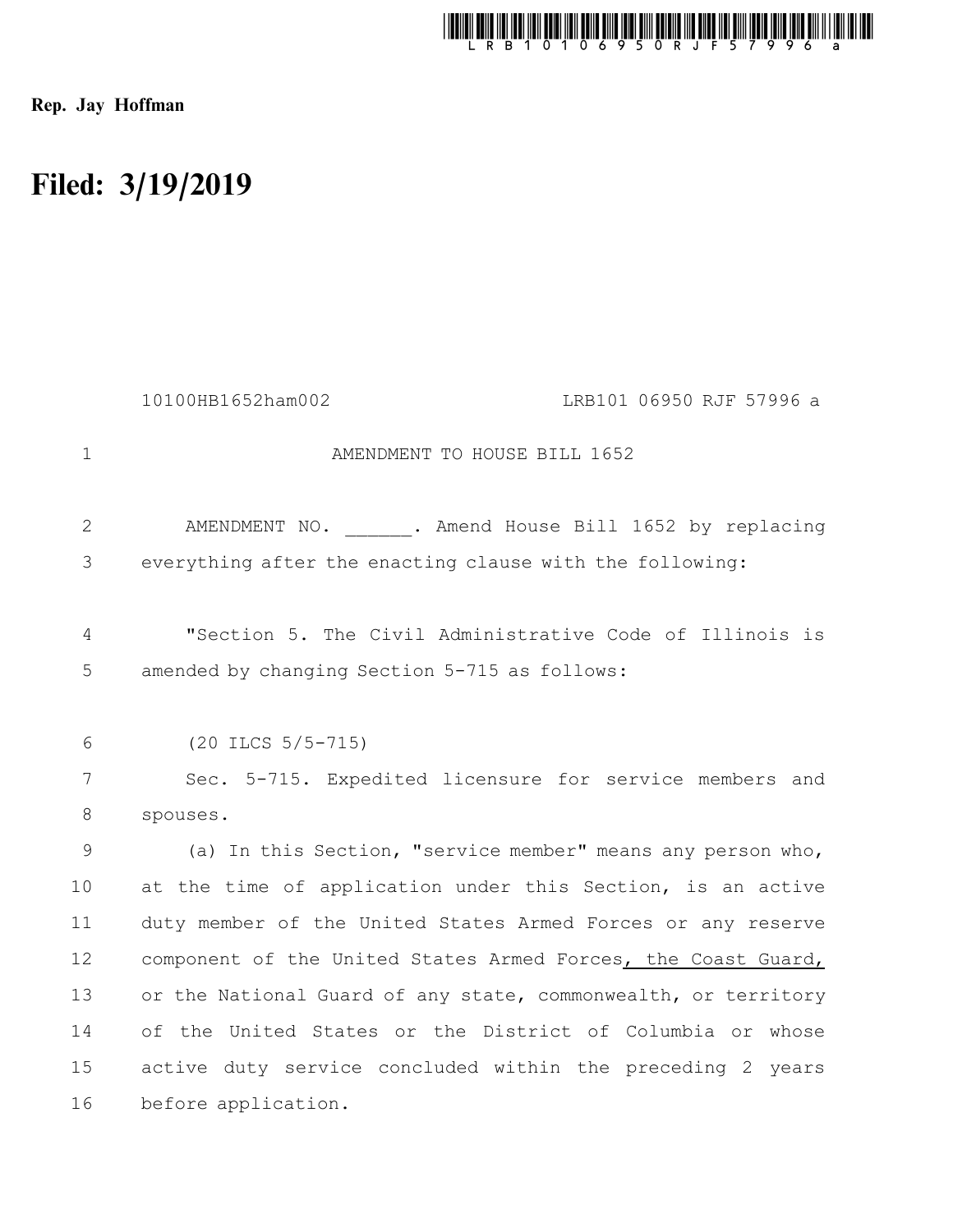| $\mathbf 1$   | The<br>Department of Financial and Professional<br>$(a-5)$      |
|---------------|-----------------------------------------------------------------|
| $\mathbf{2}$  | Regulation shall within 180 days after the effective date of    |
| 3             | this amendatory Act of the 101st General Assembly designate one |
| 4             | staff member as the military liaison within the Department of   |
| 5             | Financial<br>Professional Requlation to<br>and<br>ensure proper |
| 6             | enactment of the requirements of this Section. The military     |
| 7             | liaison's responsibilities shall also include, but are not      |
| $\,8\,$       | limited to: (1) the management of all expedited applications to |
| $\mathcal{G}$ | ensure processing within 60 days after receipt of a completed   |
| 10            | application; (2) coordination with all military installation    |
| 11            | military and family support center directors within this State, |
| 12            | including at least quarterly meetings with each military        |
| 13            | installation military and family support center; and (3)        |
| 14            | training by the military liaison to all directors of each       |
| 15            | division that issues an occupational or professional license to |
| 16            | ensure proper application of this Section. Beginning in 2020,   |
| 17            | and at the end of each calendar year thereafter, the military   |
| 18            | shall provide<br>liaison<br>an<br>annual report documenting the |
| 19            | expedited licensure program for service members and spouses,    |
| 20            | and shall deliver that report to the Secretary of Financial and |
| 21            | Professional Regulation and the Lieutenant Governor.            |

(b) Each director of a department that issues an occupational or professional license is authorized to and shall issue an expedited temporary occupational or professional license to a service member who meets the requirements under this Section. The temporary occupational or professional 22 23 24 25 26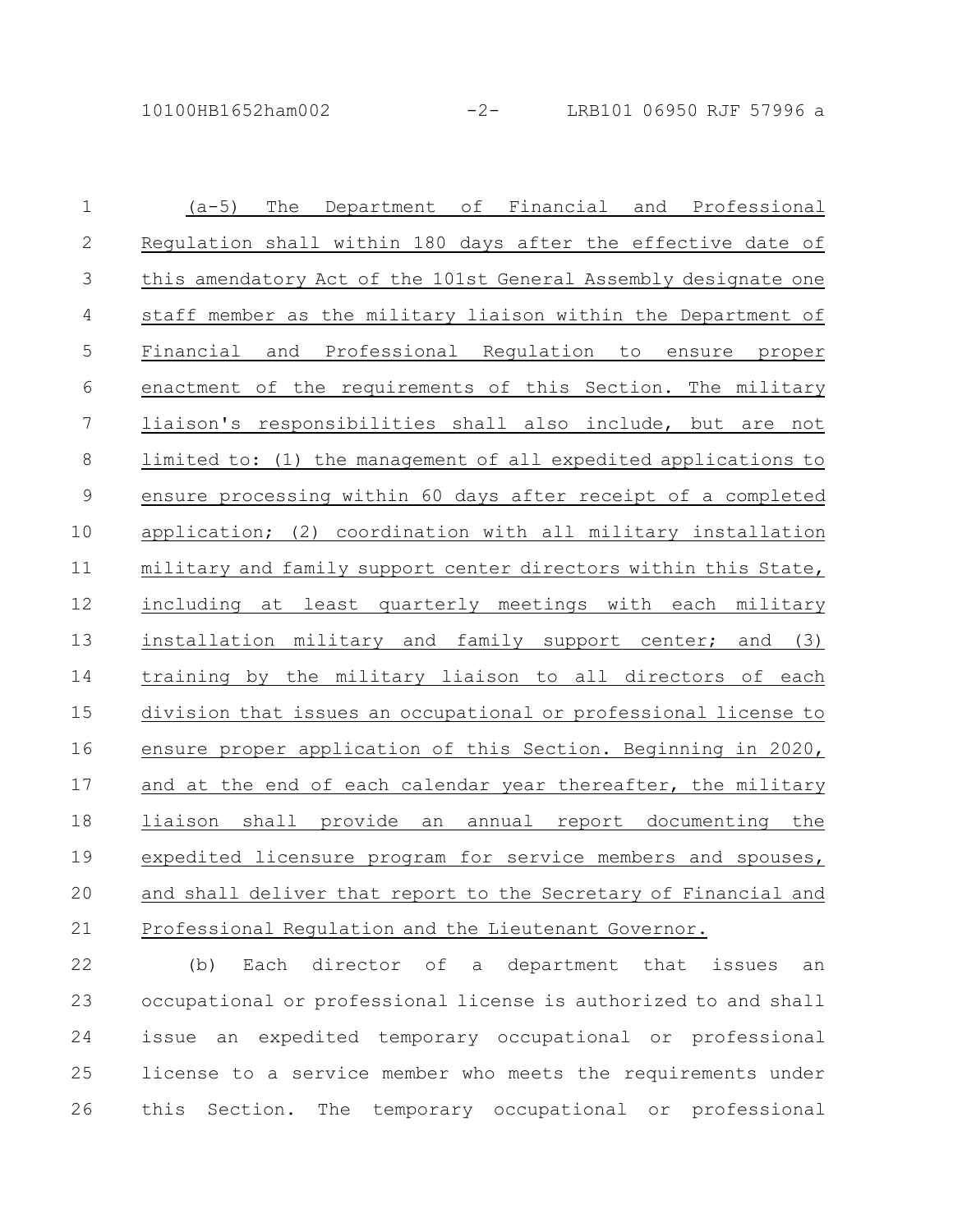10100HB1652ham002 -3- LRB101 06950 RJF 57996 a

license shall be valid for 6 months after the date of issuance or until a license is granted or a notice to deny a license is issued in accordance with rules adopted by the department issuing the license, whichever occurs first. No temporary occupational or professional license shall be renewed. An application for a temporary occupational or professional license, presented with military orders from the service member (or an equivalent memorandum from the service member's commander) which provides evidence that the service member will reside in this State within 6 months after the date of application for temporary occupational or professional licensure, shall be expedited by the department within 60 days after the date on which the applicant provides the department with all necessary documentation required for licensure. An expedited temporary occupational or professional license shall be issued by the department to any service members meeting the application requirements of this Section, regardless of whether the service member currently resides in this State. The service member shall apply to the department on forms provided by the department. An application must include proof that: 1 2 3 4 5 6 7 8 9 10 11 12 13 14 15 16 17 18 19 20

21

(1) the applicant is a service member;

(2) the applicant holds a valid license in good standing for the occupation or profession issued by another state, commonwealth, possession, or territory of the United States, the District of Columbia, or any foreign jurisdiction and the requirements for licensure in the 22 23 24 25 26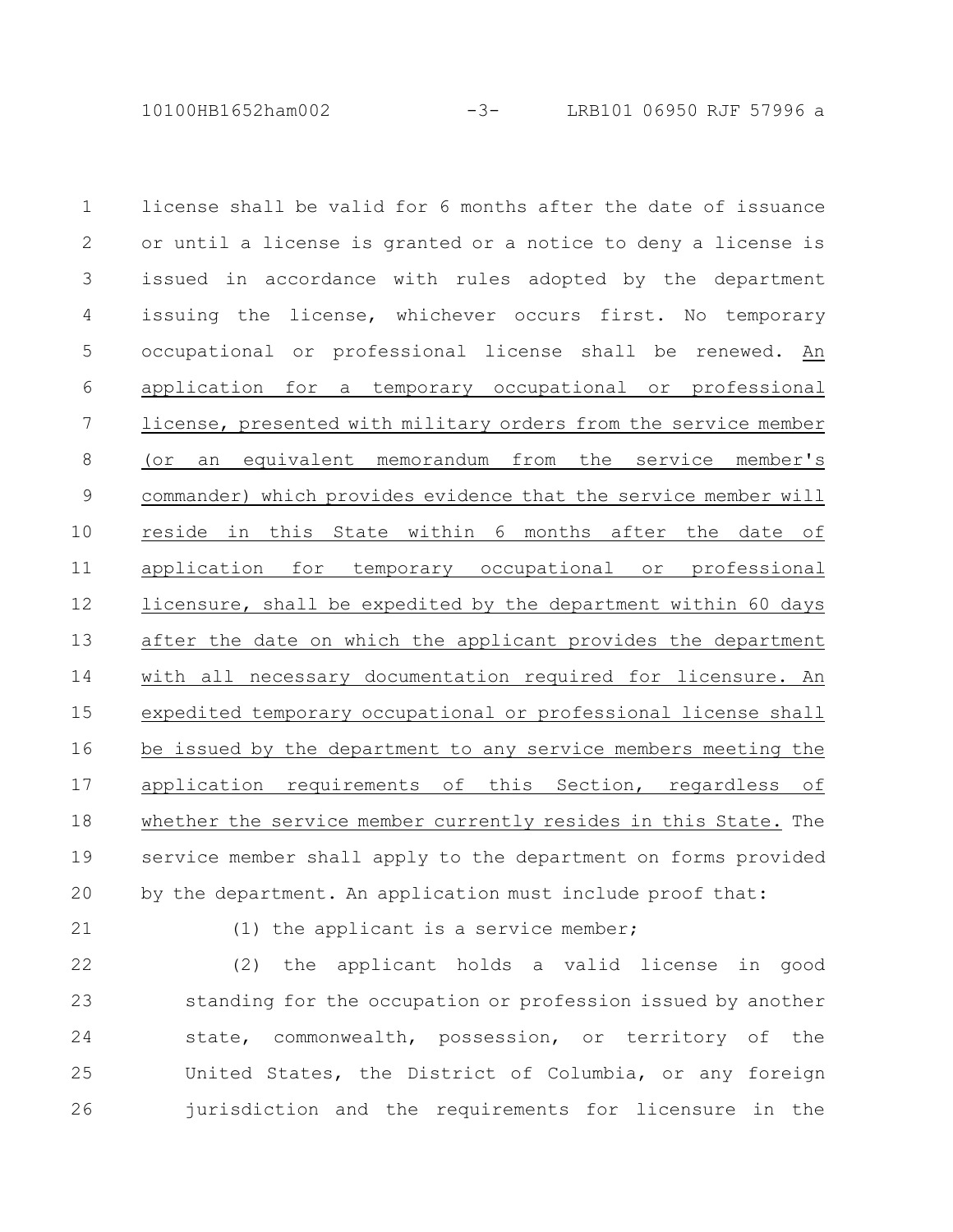other jurisdiction are determined by the department to be substantially equivalent to the standards for licensure of this State; 1 2 3

(3) the applicant is assigned to a duty station in this State, or has established legal residence in this State, or will reside in this State within 6 months after the date of application; 4 5 6 7

(4) a complete set of the applicant's fingerprints has been submitted to the Department of State Police for statewide and national criminal history checks, if applicable to the requirements of the department issuing the license; the applicant shall pay the fee to the Department of State Police or to the fingerprint vendor for electronic fingerprint processing; no temporary occupational or professional license shall be issued to an applicant if the statewide or national criminal history check discloses information that would cause the denial of an application for licensure under any applicable occupational or professional licensing Act; 8 9 10 11 12 13 14 15 16 17 18 19

(5) the applicant is not ineligible for licensure pursuant to Section 2105-165 of the Civil Administrative Code of Illinois; 20 21 22

(6) (Blank);  $the$  applicant has application for full licensure; and 23 24

(7) the applicant has paid the required fee; fees shall not be refundable. 25 26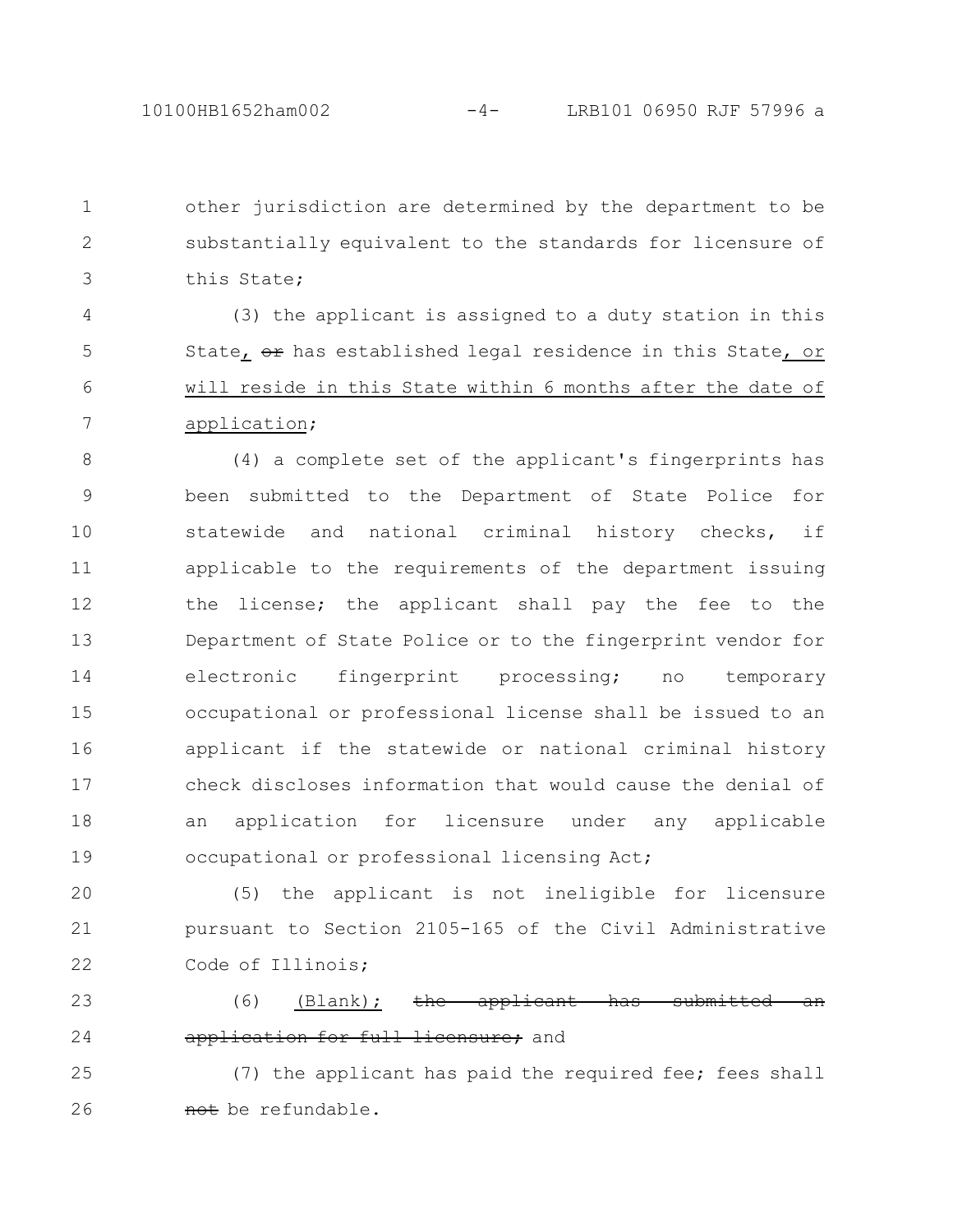10100HB1652ham002 -5- LRB101 06950 RJF 57996 a

(c) Each director of a department that issues an occupational or professional license is authorized to and shall issue an expedited temporary occupational or professional license to the spouse of a service member who meets the requirements under this Section. The temporary occupational or professional license shall be valid for 6 months after the date of issuance or until a license is granted or a notice to deny a license is issued in accordance with rules adopted by the department issuing the license, whichever occurs first. No temporary occupational or professional license shall be renewed. An application for a temporary occupational or professional license, presented with military orders from the spouse of a service member (or an equivalent memorandum from the service member's commander) which provides evidence that the service member will reside in this State within 6 months after the date of application for temporary occupational or professional licensure, shall be expedited by the department within 60 days after the date on which the applicant provides the department with all necessary documentation required for licensure. An expedited temporary occupational or professional license shall be issued by the department to any spouse of a service member meeting the application requirements of this Section, regardless of whether the spouse or the service member currently reside in this State. The spouse of a service member shall apply to the department on forms provided by the department. An application must include proof that: 1 2 3 4 5 6 7 8 9 10 11 12 13 14 15 16 17 18 19 20 21 22 23 24 25 26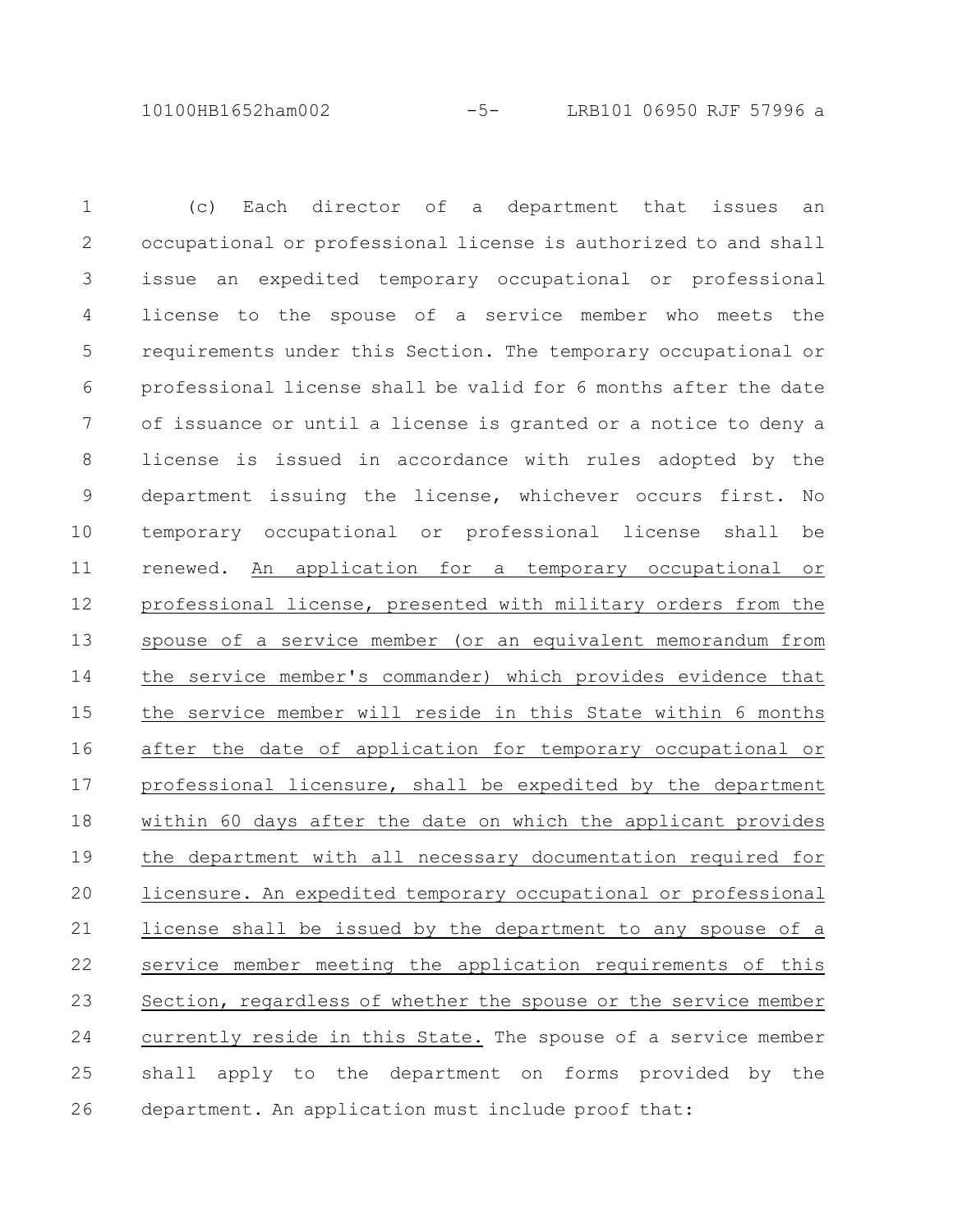1

(1) the applicant is the spouse of a service member;

(2) the applicant holds a valid license in good standing for the occupation or profession issued by another state, commonwealth, possession, or territory of the United States, the District of Columbia, or any foreign jurisdiction and the requirements for licensure in the other jurisdiction are determined by the department to be substantially equivalent to the standards for licensure of this State; 2 3 4 5 6 7 8 9

(3) the applicant's spouse is assigned to a duty station in this State,  $e^{i\theta}$  has established legal residence in this State, or will reside in this State within 6 months after the date of application; 10 11 12 13

(4) a complete set of the applicant's fingerprints has been submitted to the Department of State Police for statewide and national criminal history checks, if applicable to the requirements of the department issuing the license; the applicant shall pay the fee to the Department of State Police or to the fingerprint vendor for electronic fingerprint processing; no temporary occupational or professional license shall be issued to an applicant if the statewide or national criminal history check discloses information that would cause the denial of an application for licensure under any applicable occupational or professional licensing Act; 14 15 16 17 18 19 20 21 22 23 24 25

26

(5) the applicant is not ineligible for licensure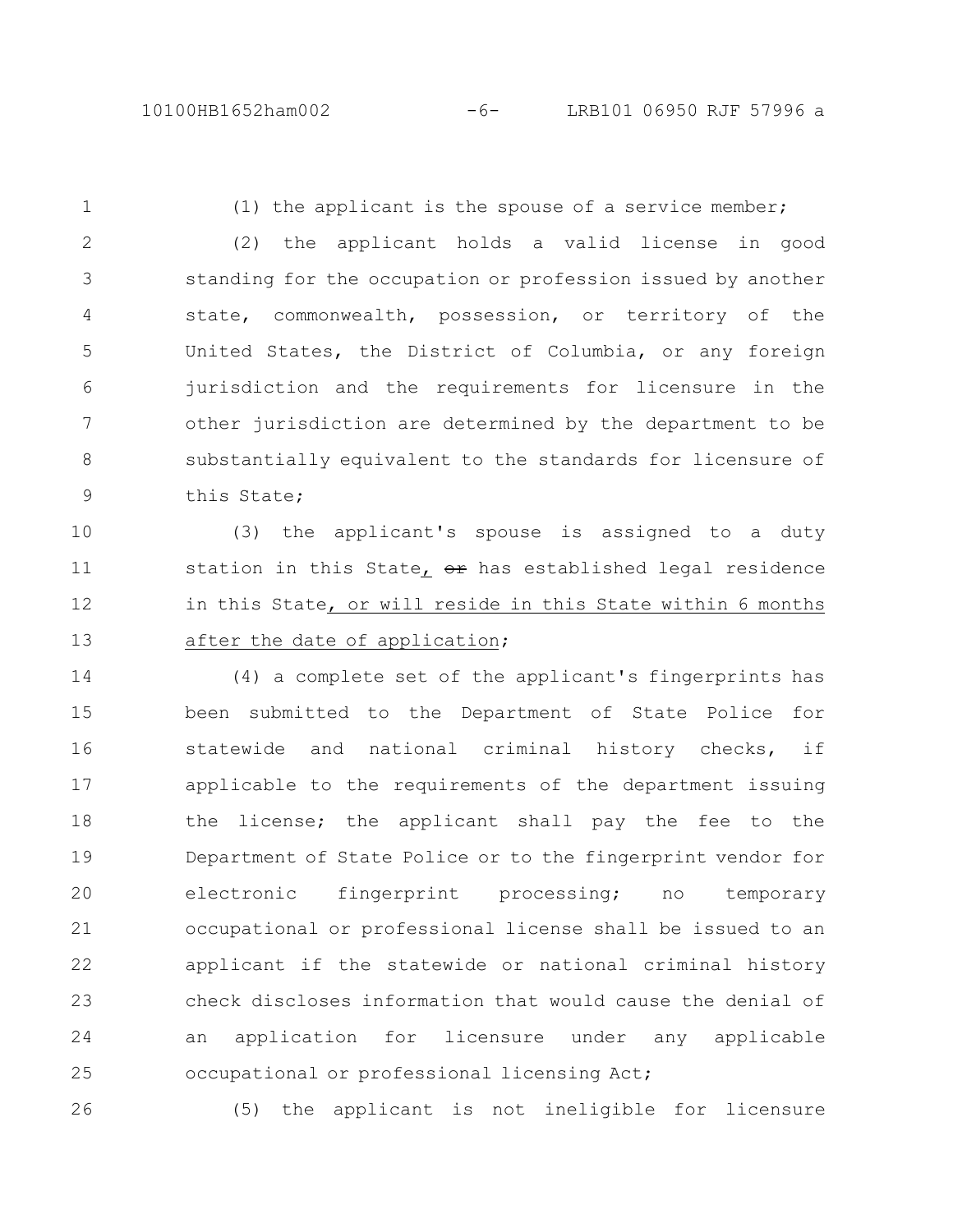pursuant to Section 2105-165 of the Civil Administrative Code of Illinois; (6) (Blank); the applicant has application for full licensure: and (7) the applicant has paid the required fee; fees shall not be refundable. (c-5) If a service member or his or her spouse relocates from this State, he or she shall be provided an opportunity to place his or her license in inactive status through coordination with the military liaison. If the service member or his or her spouse returns to this State, he or she may reactivate the license by completing a license renewal application. The license renewal shall be expedited and completed within 30 days after receipt of a completed application for renewal. A license renewal is only applicable when the valid license for which the first issuance of a license was predicated is still valid and in good standing. A license renewal application must include proof that: (1) the applicant still holds a valid license in good standing for the occupation or profession issued in another State, commonwealth, possession, or territory of the United States, the District of Columbia, or any foreign jurisdiction; and (2) the service member is assigned to a duty station in this State, is deployed overseas, or has orders (or a letter from his or her commander) designating that the service member shall be assigned within 180 days to a duty station in this State, or 1 2 3 4 5 6 7 8 9 10 11 12 13 14 15 16 17 18 19 20 21 22 23 24 25 26